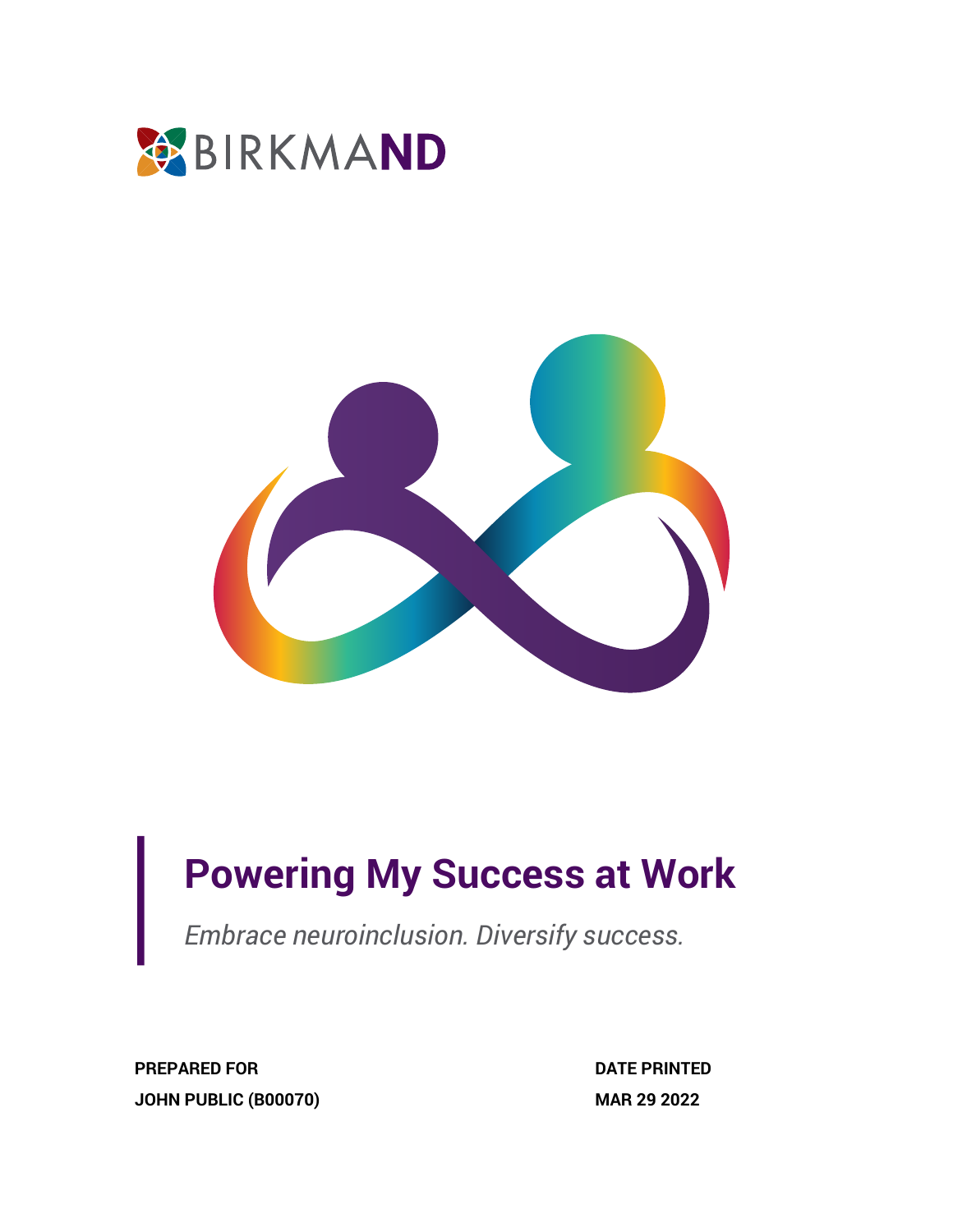# **WELCOME**

**JOHN PUBLIC**



### **Introduction & Purpose**

This report was created to power your success in the workplace. It is best used as a starting point for guided conversation.

Within your report you will find five sections, each providing different suggestions for feeling comfortable and productive at work. The first four sections are based on your responses to The Birkman Method questionnaire, which means that these recommendations are based on your unique personality profile. The fifth section includes general sensory accommodations that you can use to feel your best at work.

As you review this report, carefully read each statement and place a checkmark beside the ones that you feel would be most beneficial for you. If you feel any accommodations are missing, feel free to add them in as a way to further customize your report. On the final page, you can create your own personalized list of tips and reminders to either keep in mind or share with others.



*The Birkman Method is not a diagnostic tool and should not be used as such. Birkman does not verify diagnoses or ask for diagnoses in order to use the BirkmaND: Powering My Success at Work* report.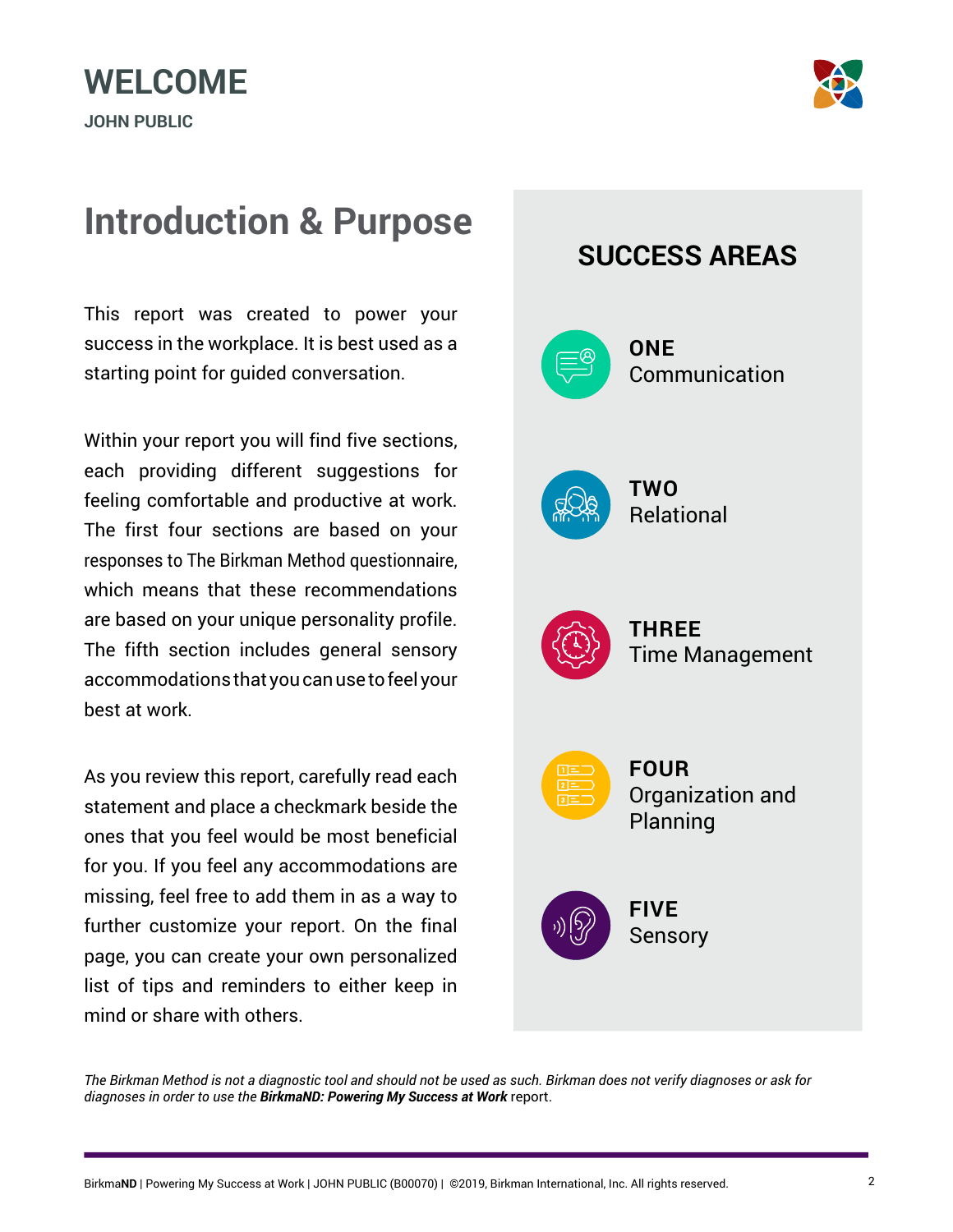

**JOHN PUBLIC**



Below are a list of suggestions that can help others communicate more effectively with you at work. Which ones do you think will be most helpful for you? Which ones do you need to share with others?

When possible, I prefer using email rather than having face-to-face meetings.

Having an agreed-upon communication system in place with my colleagues or supervisors would be helpful for me.



When providing feedback about my work performance, I respond best when it is delivered in a clear and direct manner.

Having diagrams or photos along with written instructions for my tasks would be beneficial to me.

Confirming verbal instructions in writing or email provides helpful follow-up for me.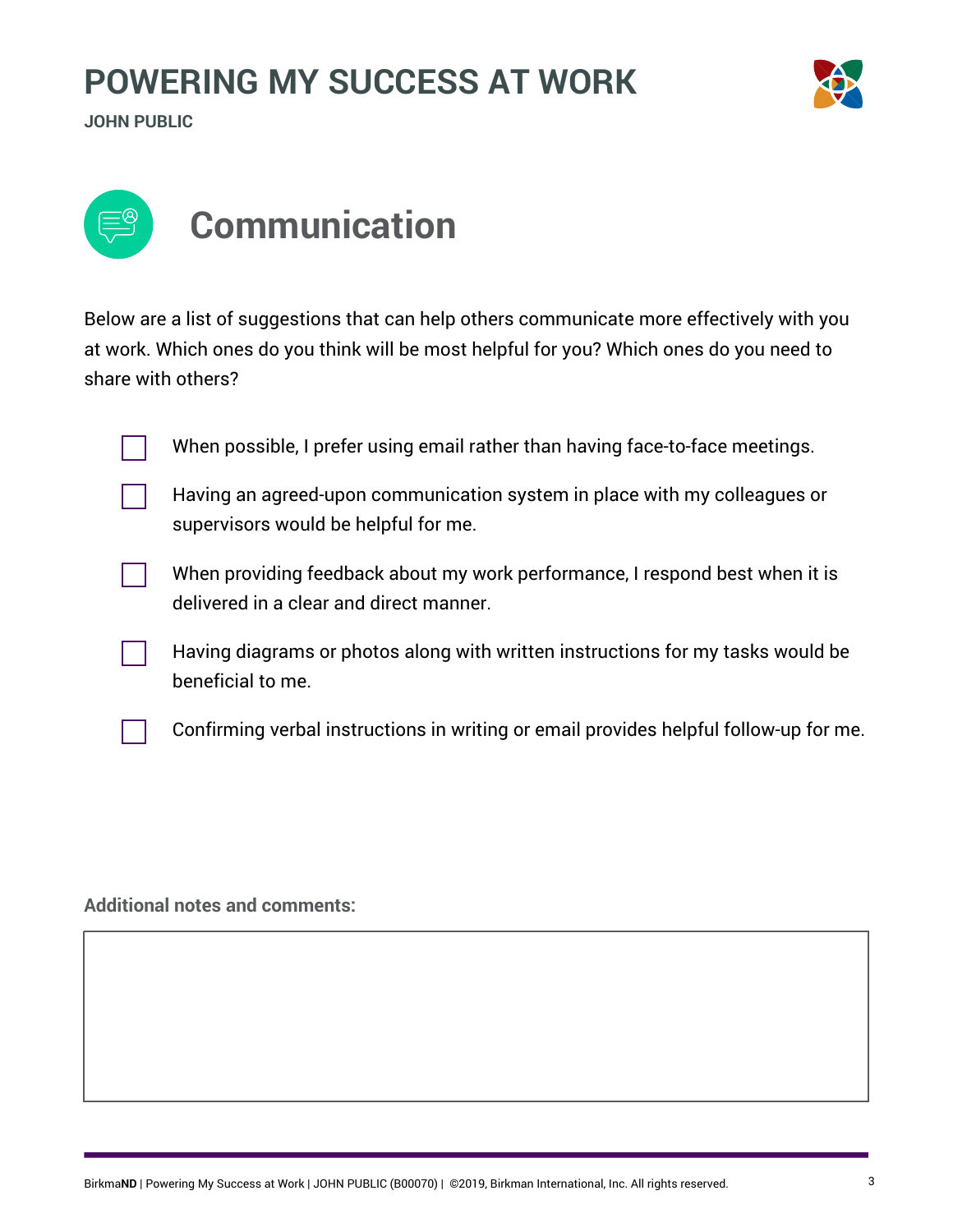**JOHN PUBLIC**





Your relationships are critical to your success at work. Select the statements that you think are important to share with your manager, colleagues, or mentors.

| Having the option to decline work-related social functions allows me to feel more<br>comfortable.                       |
|-------------------------------------------------------------------------------------------------------------------------|
| Observing a meeting before attending in order to understand unwritten rules and<br>protocols would be beneficial to me. |
| Receiving instructions or feedback in a one-on-one setting is best for me.                                              |
| Having a list of unwritten rules for my workplace would be helpful for me to<br>navigate expectations at work.          |

Knowing how my work will be evaluated and how that information will be shared with me, such as in one-on-one or team meetings, allows me to work best.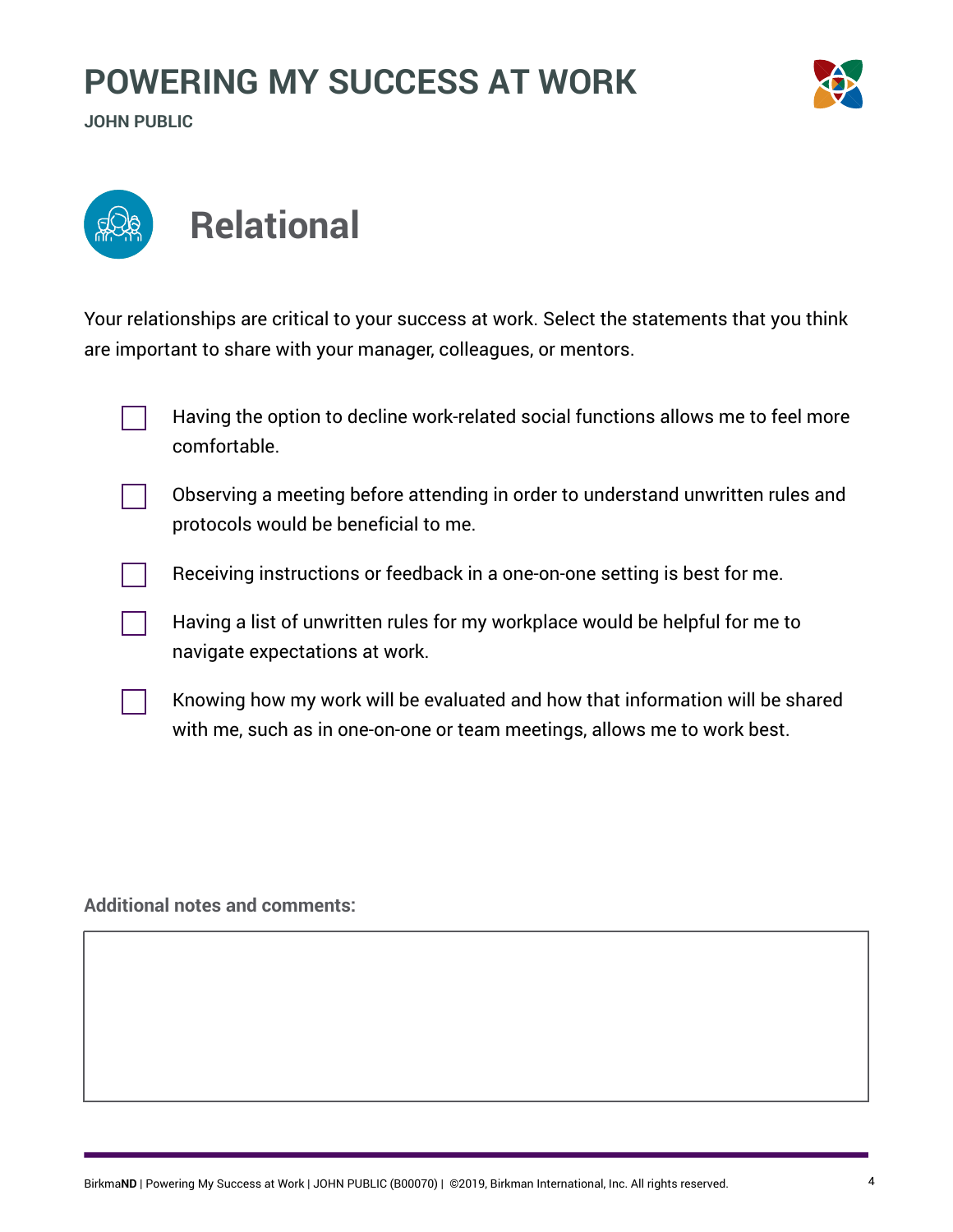

**JOHN PUBLIC**



The suggestions below can help you better manage your time as well as make the most out of your workday. Which ones would be most helpful for you to keep in mind or share with your organization?



I prefer not to be overscheduled.

Providing me with clearly defined priorities or directions when tasks conflict with each other is helpful for me.



When large projects are divided into shorter assignments, I am able to be most effective.

Using my cellphone to set alarms or reminders helps me to manage my day-to-day tasks and schedule.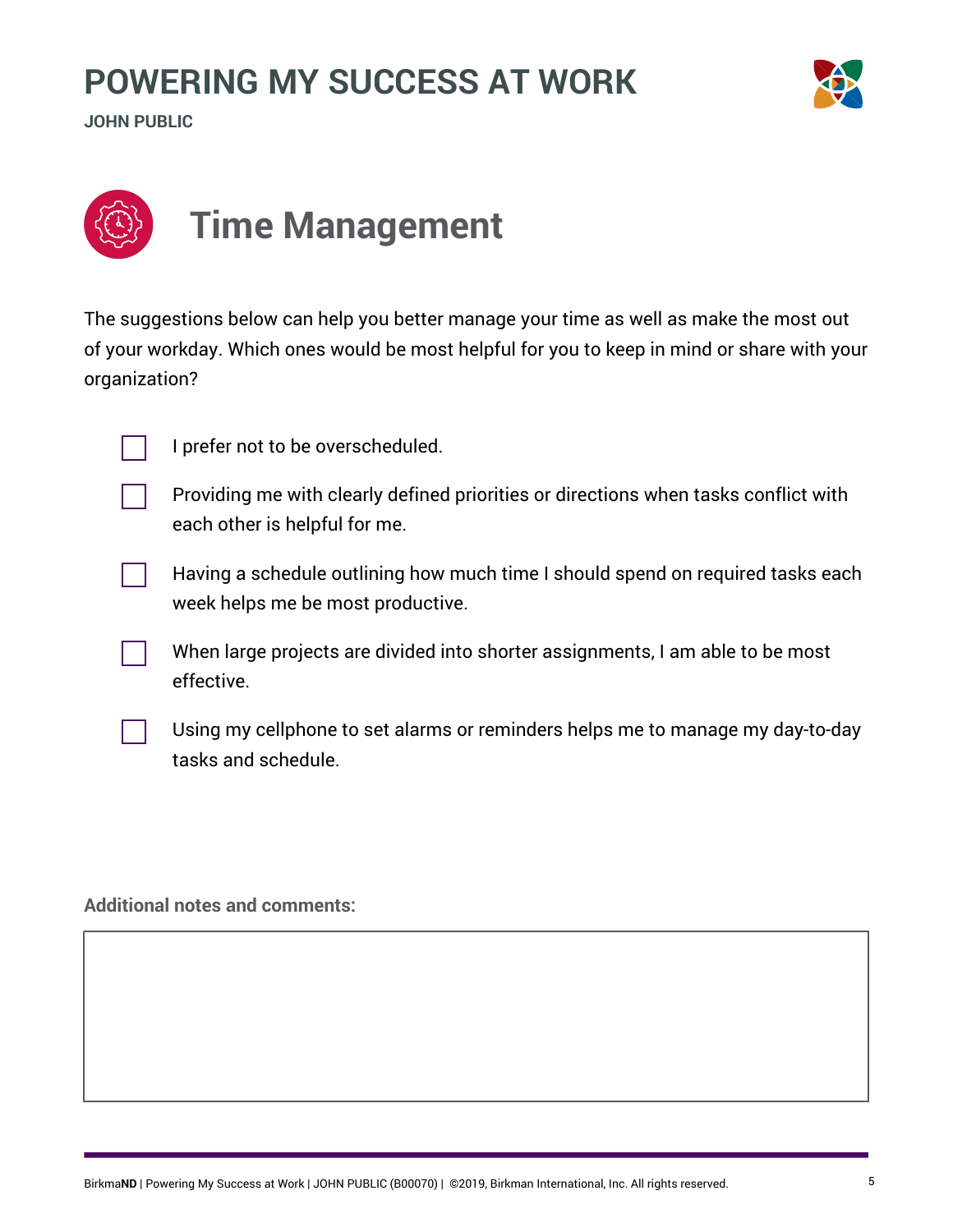



# **Organization and Planning**

By having processes and systems in place, you can be more productive throughout your workday. Below are tips to help you plan your day and stay organized. Which ones should your suprvisor be aware of?

Having advance notice of meeting dates and topics is helpful for me.

A visual calendar for daily/weekly/monthly appointments, meetings, deadlines, and projects, such as a large desk or wall calendar, can help me stay organized.



Having clerical assistance as well as simplified forms and paperwork responsibilities is helpful for me.

I would benefit from someone demonstrating tasks, allowing me to practice, and providing me with feedback before I'm expected to do the job independently.

Clearly labeled materials and storage spaces helps me simplify preparation and cleanup.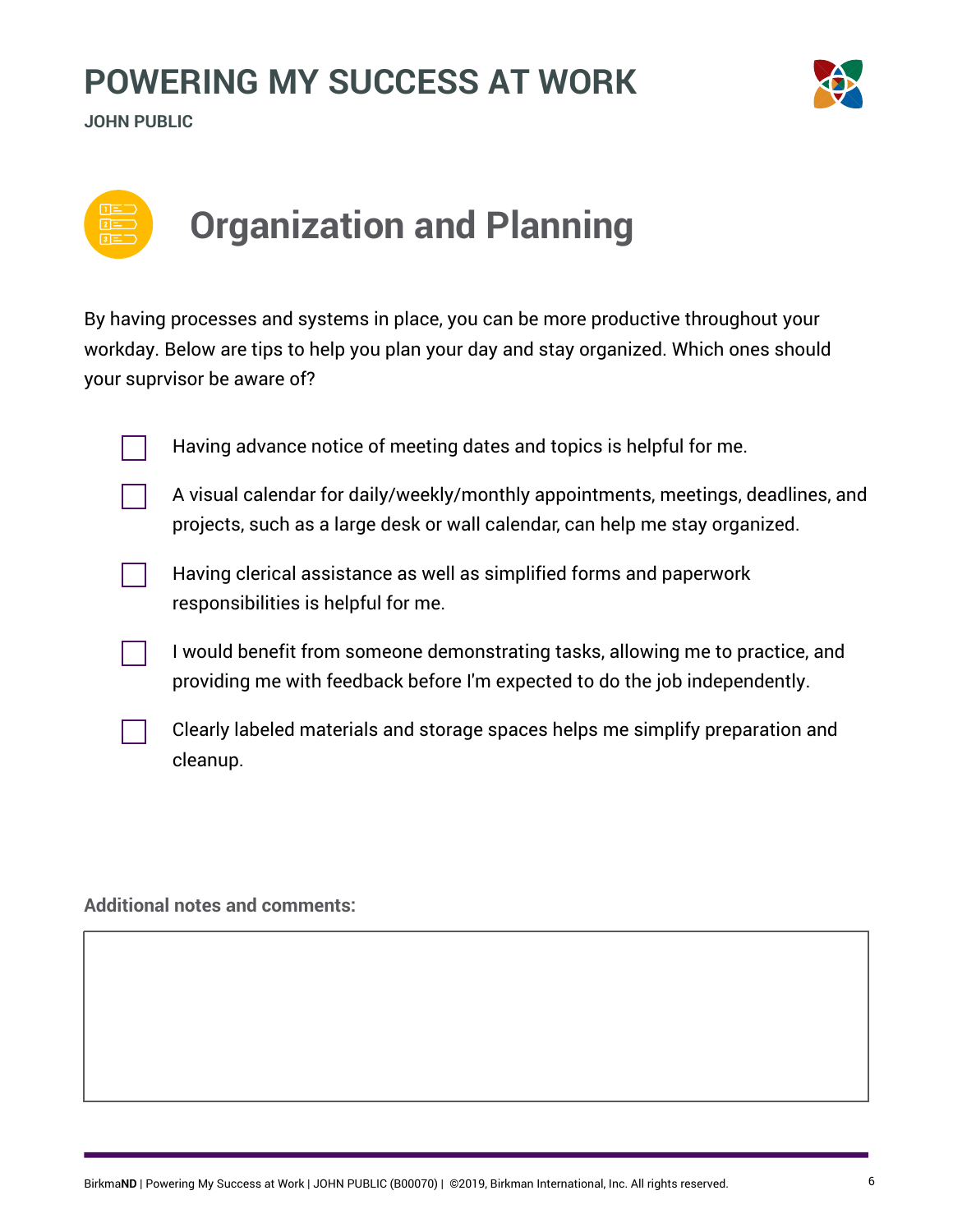**JOHN PUBLIC**





The accommodations below are provided as suggestions to help increase your comfort and assist in preventing sensory overload at work. Which ones are most important to you?

|  | Having alternative seating options would be beneficial to me, such as a standing<br>desk or yoga ball.                                               |
|--|------------------------------------------------------------------------------------------------------------------------------------------------------|
|  | Taking an exercise break midday will help me be more effective while working.                                                                        |
|  | Having a fan or heater at my workstation to regulate the temperature allows me to<br>feel most comfortable.                                          |
|  | Tasks that encourage movement, such as walking to meetings, using stairs, and<br>being able to move around or stand while working is helpful for me. |
|  | Having access to comfortable staffing restrooms or possible alternative options<br>would be beneficial to me.                                        |
|  | Using fidget toys or stress balls are helpful to me.                                                                                                 |
|  | Using flashing lights on my phone instead of a ringer or having phone calls routed<br>to my voicemail is best for me.                                |
|  | Having the option to work from home is beneficial to me.                                                                                             |
|  | Having the opportunity to take fresh-air breaks would be helpful for me.                                                                             |
|  |                                                                                                                                                      |